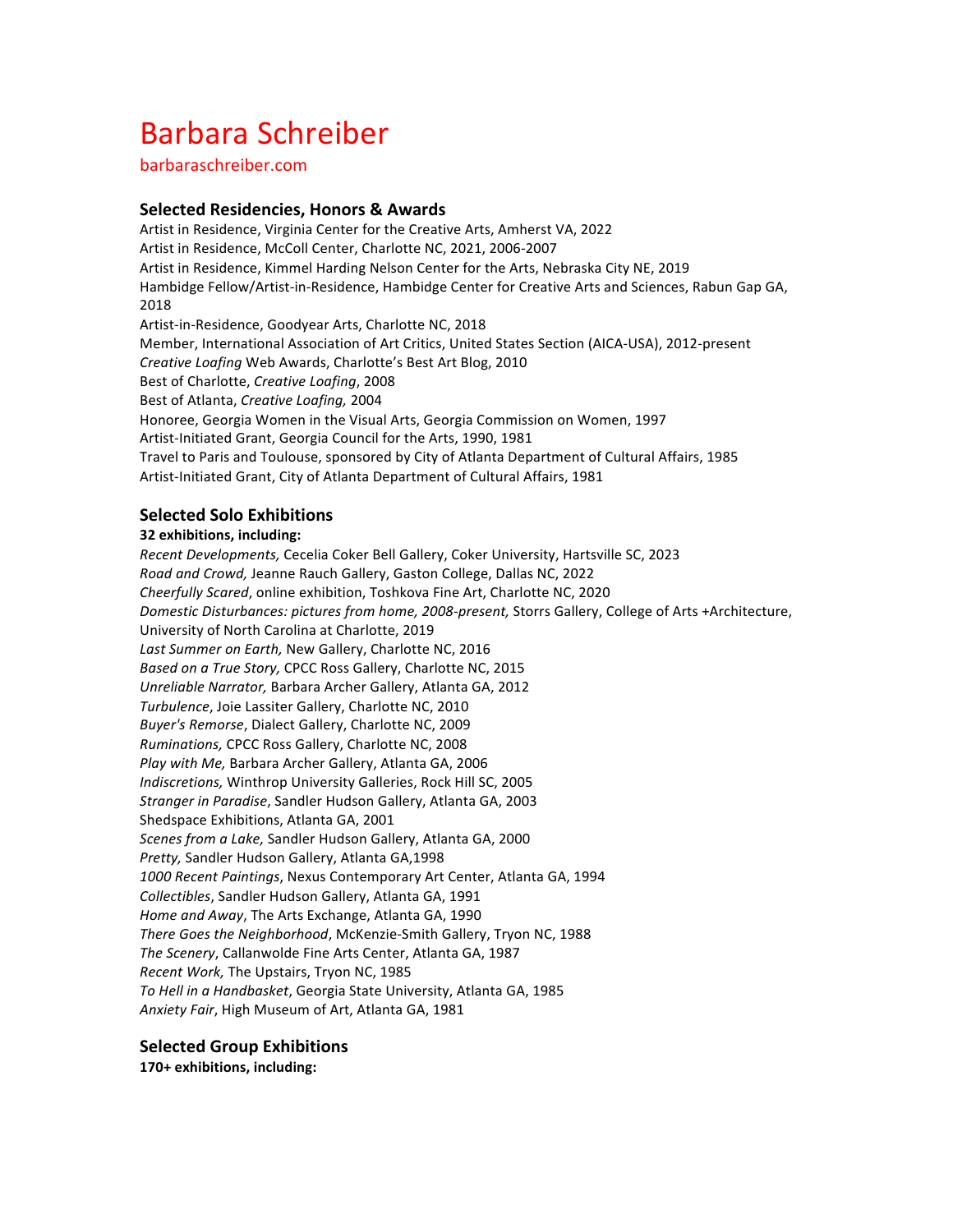Our Neighborhood, University of North Carolina-Pembroke, 2022 Conflict Point, McColl Center, Charlotte NC, 2021 *Tiny Things,* Wavelength Space, Chattanooga TN 2021 Goodyear Arts, Charlotte NC, 2021, 2020, 2019, 2017, 2016 Toshkova Fine Art, Charlotte NC, 2021, 2020 *Contemporary South, VAE, Raleigh NC, 2019* New Gallery, Charlotte NC, 2019, 2018 Rolling Stone Press: Human Considerations, Jepson Center/Telfair Museums, Savannah GA, 2018 Fall Artists Showcase: Justin Evans, Barbara Schreiber & Jason Watson, Goodyear Arts, Charlotte NC, 2018 *Artfields,* Lake City SC, 2018, 2014 Swan Coach House Gallery, Atlanta GA, 2017, 2013, 21010, 2002-2005, 2000 Museum of Contemporary Art of Georgia, Atlanta GA, 2017, 2015, 2013, 2004-2006, 2002 Southern Hospitality, Brenau University, Gainesville GA, 2017 McColl Center, Charlotte NC, 2015-2017, 2011-2013, 2009, 2006 *80 x 80,* Mint Museum of Art, Charlotte NC, 2016 GreenHill, Greensboro NC, 2015, 2012 Dispatches from the Borderlands: Barbara Schreiber/Jeremy Entwistle, Ground Floor Gallery, Nashville TN, 2015 GalleryWalk at Terminus, Atlanta GA, 2015, 2013 *Second Nature: Artists Respond to Our Changing Environment*, The Goat Farm Arts Center, Atlanta, 2014 Less is More, The Mitchell Gallery, St. John's College, Annapolis MD, 2014 *Mean Girls, SPACE, Pittsburgh PA, 2013* Flood Gallery, Asheville NC, 2013, 2007 *E* Pluribus Unum, Center City Gallery, University of North Carolina at Charlotte, 2012 *Drawing Discourse*, S. Tucker Cooke Gallery, University of North Carolina at Asheville, 2011 *From Here to There: The Expanding Topographies of Art and Literature, Dialect Gallery, Charlotte NC,* 2011 Barbara Archer Gallery, Atlanta GA, 2010, 2004-2006 *Drawing Revisited, Green Hill Center for North Carolina Art, Greensboro NC, 2010* Hand-to-Hand, ATHICA, Athens GA, 2010; Chaffee Art Center, Rutland VT, 2010; Western Kentucky University, Bowling Green KY, 2009; Spruill Gallery, Atlanta GA, 2008; Carol Henry Studio Gallery, Agoura Hills CA, 2008; Space 301, Mobile AL, 2007 *Shared Delusions: Doug McAbee/Barbara Schreiber*, Waterworks Visual Art Center, Salisbury NC, 2009 Dalton Gallery, Agnes Scott College, Atlanta GA, 2008, 2004 Performing Gender, Winthrop University Galleries, Rock Hill SC, 2008 Cutie Pie, Tennessee State University, Nashville TN, 2008 Spruill Gallery, Atlanta GA, 2008, 2001-2005 Homegrown Southeast, Southeastern Center for Contemporary Art, Winston-Salem NC, 2007 Pillow Talk, Ruth Bachofner Gallery, Santa Monica CA, 2007 Beyond Whistler: Modern and Contemporary Prints from the Telfair's Collection, Telfair Museum of Art, Savannah GA, 2007 Art on Paper, Weatherspoon Art Museum, Greensboro NC, 2006 Fe Gallery, Pittsburgh PA, 2006, 2004, 2003 Ruby Green Gallery, Nashville TN, 2002, 2006 AAF Contemporary Art Fair, Pier 92, New York NY, 2005 Stacked, DiRT Gallery, Los Angeles CA, 2004 Fig.8, Lee Gallery, Clemson University, Clemson SC, 2004 *20th Anniversary Retrospective,* Rolling Stone Press Print Gallery, Atlanta GA, 2003 *New American Paintings South*, Bradbury Gallery, Arkansas State University, Jonesboro AR, 2003 All Small, Eyedrum, Atlanta GA, 2002 Sandler Hudson Gallery, Atlanta GA, 2001, 1989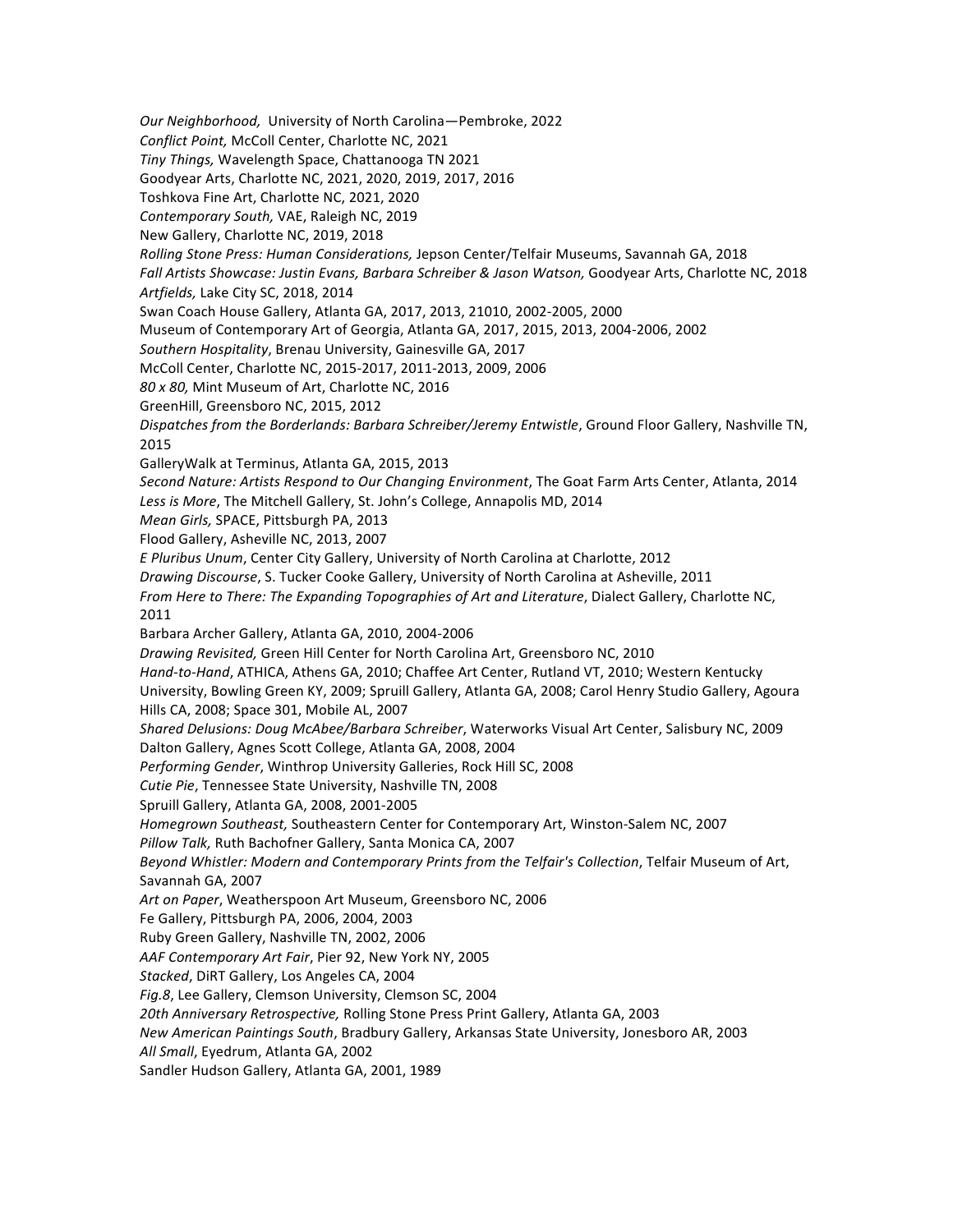Projects/Installations, PS 1, Long Island City NY, 1998 Deb Todd Wheeler/Barbara Schreiber/Lilly Cannon, Green Street Gallery, Boston MA, 1998 Atlanta College of Art, Atlanta GA, 1996-1998, 1991 3 +1, ZAK Center for Contemporary Culture, Bünde, Germany, 1997 Art in Atlanta, The Chamber of Commerce, Magdeburg, Germany; Amerika Haus, Munich, Berlin, Frankfurt, Hamburg, and Cologne, Germany; Hatton Gallery, Newcastle-Upon-Tyne, England; King Plow Art Center, Atlanta GA, 1997 Southern Impressions, Rolling Stone Press Print Gallery, Atlanta GA, 1996 The Women's Path, permanent installation, Nexus Contemporary Art Center, Atlanta GA, 1994 Nexus Contemporary Art Center, Atlanta GA, 1991, 1989, 1988, 1986, 1982-1984 *Old Wives Tales, TULA Foundation Gallery, Atlanta GA, 1991 Multiples*, Chastain Gallery, Atlanta GA, 1990 Biological Factors (4-artist show with Joyce Scott, Kristin Stiles, and Carrie Mae Weems), Nexus Contemporary Art Center, Atlanta GA, 1990 *A Political Art Show*, The Mattress Group, Atlanta GA, 1988 Death: The Frame Around the Picture, The Upstairs, Tryon NC, 1987 Atlanta in France, The Sorbonne, Paris; Jacobins, Toulouse, 1985 The Total Tomato, Alexander Gallery, Atlanta GA, 1985 Hassam-Speicher Exhibition, American Academy/Institute of Arts and Letters, New York NY, 1983 *Drawing Southeast*, Arts Festival of Atlanta, Atlanta GA, 1979,1982 Artists in Georgia, High Museum of Art, Atlanta GA, 1980 R.A.W. Gallery, Hartford CT, 1978

## **Selected Bibliography**

#### **\*solo exhibition coverage**

Featured artist, Open Call Podcast, June 2021

Page Leggett, "Charlotte artist paints a world that's out of control," The Charlotte Observer, June 28, 2020 \*Emily Pietras, "Barbara Schreiber Burns Its All Down," *Queen City Nerve*, March 12, 2019 80x80, exhibition catalogue, Mint Museum of Art, 2016

\*Phillip Larrimore, "'Based on a True Story' pretties up scary subjects*,*" *Charlotte Observer*, November 8, 2015

\*Joshua Peters, Schreiber's "'Pretty Pictures, Ugly Subjects' Charm," *Charlotte Viewpoint*, October 25, 2015

Georgia Georgia, exhibition catalogue, Museum of Contemporary Art of Georgia, October 2015 Tom Patterson, "These portraits are more revealing than selfies," Winston-Salem Journal, March 21, 2015 "Carolina Art Crush: Barbara Schreiber," HappeningsCLT, November 2014

Featured artist, 365artists365days.com, Frank Juarez Gallery and Greymatter Gallery, July 3, 2014 Claire Maxwell, "ARTSpeak: Shana Barefoot of MOCA GA" (image), *Burnaway*, June 11, 2013 Michael J. Solender, "Small works offer big impact with vivid color," *Charlotte Observer*, May 1, 2011

\*Dave Delcambre, "Barbara Schreiber at Joie Lassiter Gallery," *ncartblog.org*, May 26, 2010

\*Linda Luise Brown, "A cabinet of curiosities and one-person shows," *Charlotte Observer*, April 16, 2010 Tom Patterson, "Worth the Trip," Winston-Salem Journal, July 26, 2009

Linda Luise Brown, "Soup 5: Hope, Anger and Fun," *Charlotte Observer*, November 14, 2008 "Best of Charlotte 2008: Readers' Pick - Best Local Artist," Charlotte Creative Loafing, September 10, 2008 Jonathan Marx, "Artists give 'cute' a subversive makeover," The Tennessean, Nashville, March 17, 2008 Performing Gender, exhibition catalogue, Winthrop University Galleries, February 2008

Tom Patterson, "Exhibition ends an era: Curator's final show before moving on is also SECCA's final show," *Winston-Salem Journal*, June 17, 2007

Tom Patterson, "A Profusion of Pleasure: Size doesn't matter, but color and narrative do in 'Art on Paper' show at Weatherspoon," Winston-Salem Journal, December 31, 2006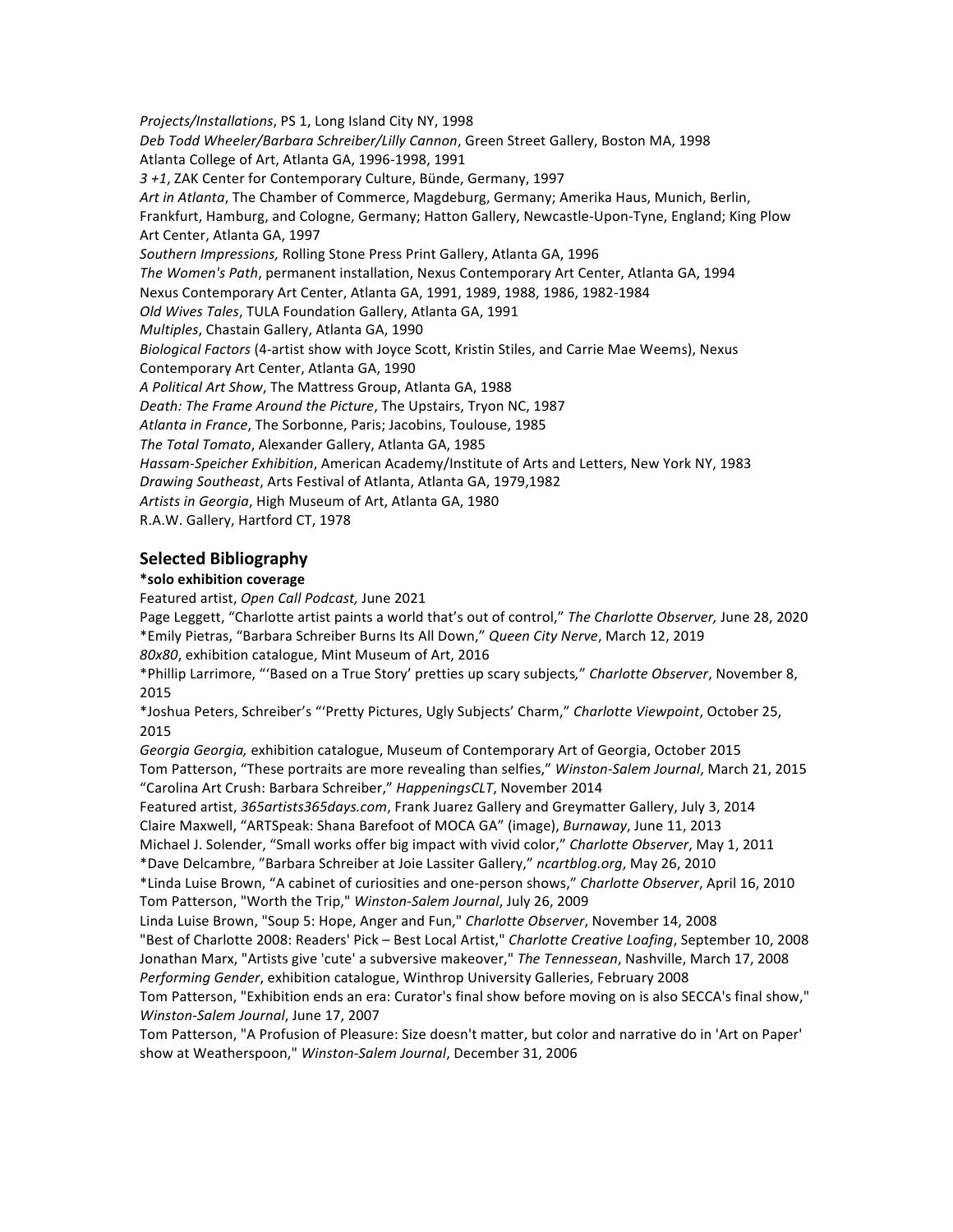Jerry Cullum, "Simple complexities: Folk-styled work ripe for analysis," Atlanta Journal-Constitution, December 17, 2006

Art on Paper 2006, exhibition catalogue, Weatherspoon Art Museum, November 2006

Felicia Feaster, "Grow Up Already," Atlanta Creative Loafing, February 3, 2005

"Best of Atlanta 2004: Critics' Pick - Best Artist with Staying Power (Who's Leaving)," Atlanta Creative Loafing, September 30, 2004

Leah Ollman, "Making Pamela Anderson Boring," Los Angeles Times, May 28, 2004

*New American Paintings*, Volume 42, Open Studios Press, 2004

\*Catherine Fox, "Two visions of truth below the surface," *Atlanta Journal-Constitution*, December 21, 2003

Mary Thomas, "At Fe Gallery, lust makes attractive exhibit," *Pittsburgh Post-Gazette*, December 6, 2003 Catherine Fox, "Taking prints further: Gallery a showcase of lithography's range," The Atlanta Journal-*Constitution*, November 16, 2003

Felicia Feaster, "The Art of Paper," Atlanta Creative Loafing, July 3-9, 2003

*New American Paintings*, Volume 40, Open Studios Press, 2002

Jerry Cullum, Atlanta reviews, Art Papers, January-February 2002

\*Susan Richmond, *Art Papers*, May-June 2001

Judith Hoffberg, "Art Reader," Umbrella, April 2001

Catherine Fox, "Sketches: Art as intimacy," *Atlanta Journal-Constitution*, December 15, 2000

\*Catherine Fox, "Scenes from a Lake: Images of idylls spoiled," *Atlanta Journal-Constitution*, December 1, 2000

Mark Wildman, "Orange Line gets the green light for art," Boston Globe, April 12, 1998

\*Jerry Cullum, "Two borrowers diverge in tone of their works," *Atlanta Journal-Constitution*, March 20, 1998

Catherine Fox, "Museum makeovers," Atlanta Journal-Constitution, Sunday, December 28, 1997

\*Amy Jinkner-Lloyd, "Daily Life," *Atlanta Creative Loafing*, June 11, 1994

\*Catherine Fox, "Schreiber Paints Serious Fun," *Atlanta Journal-Constitution*, May 27, 1994

\*Clarence White, "Barbara Schreiber: Collectibles," *Art Papers*, March/April 1992

\*Catherine Fox, "Notable shows," *Atlanta Journal-Constitution*, November 15, 1991

"1990 Alternative Art Space Review," Art in America, 1991 Gallery Guide

Olga Viso, "Old Wives Tales," *Art Papers*, July/August 1991 

Laura Lieberman, "Once is Not Enough," Afterimage, December 1990

\*Christian Walker, "Potent look at cultural deficiencies," *Atlanta Journal-Constitution*, June 15, 1990

\*Robert Godfrey, "Barbara Schreiber's Neighborhood," *The Arts Journal*, October 1988

\*Barbara McKenzie, "Works on paper on display," *Atlanta Journal-Constitution*, May 15, 1987

\*Jack Miller, "Barbara Schreiber: The Scenery," *Art Papers*, July-August 1987

\*Dan R. Talley, "Schreiber explores very personal, disturbing imagery," *Atlanta Creative Loafing*, May 17, 1987

\*Joyce and Angel Medina, "Barbara Schreiber: To Hell in a Handbasket," *Art Papers*, March-April 1985 Catherine Fox, "French shows let art lovers sample work by Georgians," Atlanta Journal-Constitution, February 2, 1985

Catherine Fox, "Life's belly-flops are given form in an auspicious exhibit at GSU," solo exhibition review, *Atlanta Journal-Constitution*, January 14, 1985

Tom Patterson, "The Art of the State," *Brown's Guide to Georgia*, August 1982

\*Santo Bruno, "Barbara Schreiber: Anxiety Fair," *Art Papers*, January-February 1982

\*Catherine Fox, "Don't let the name keep you from 'Anxiety Fair,'" Atlanta Journal-Constitution, November 19, 1981

Sherry Baker, "Dimensions: From Figurative to Minimal," *Atlanta Gazette*, April 28, 1978 Sherry Baker, "Back to School," *Artnews,* February 1978

## **Collections**